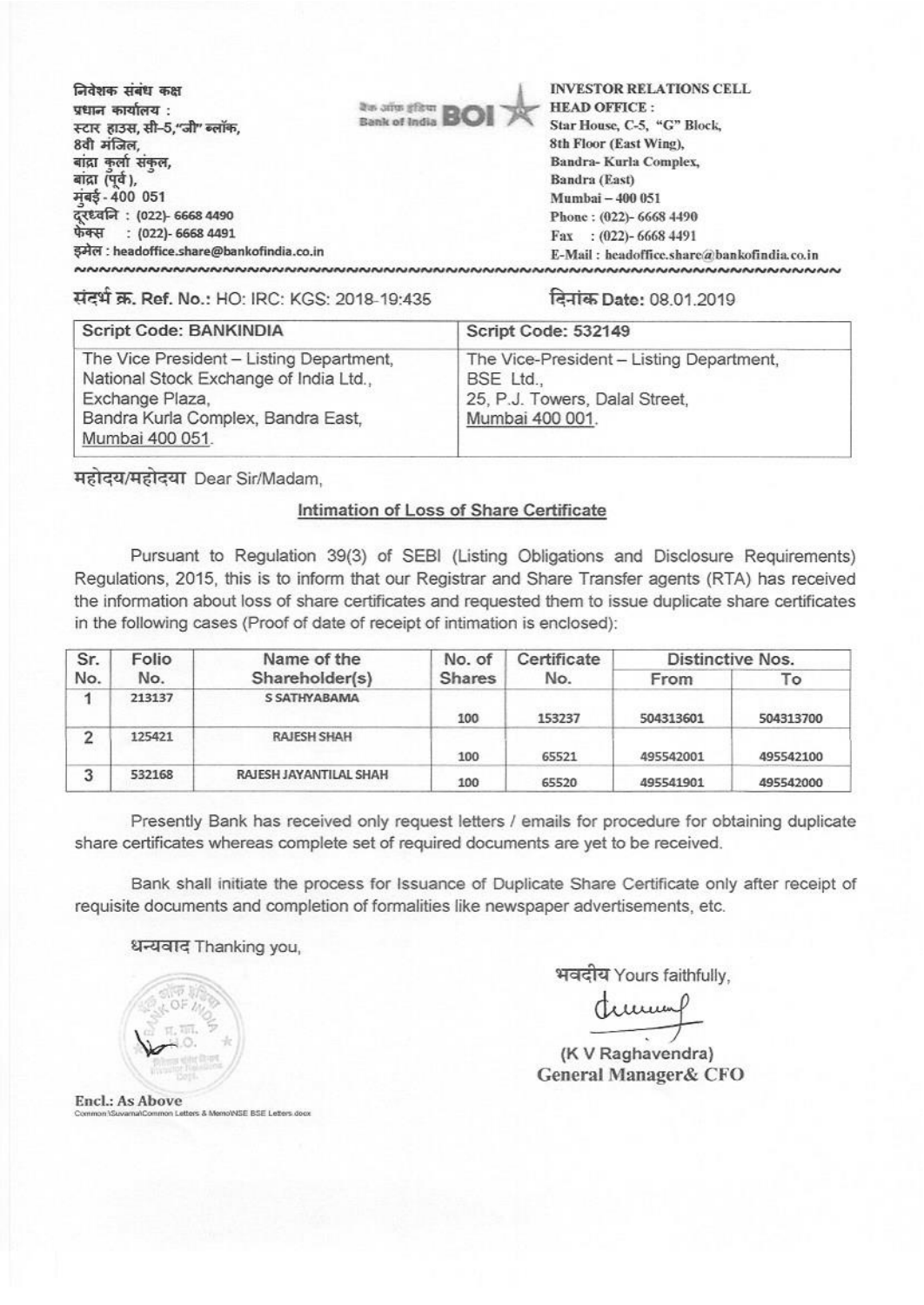(बैंक ऑफ़ इंडिया के शेयरधारकों के नाम में परिवर्तन या सुधार के लिए अनुरोध की मांग का आवेदन प्रारूप) (FORMAT OF REQUEST FOR CHANGE/CORRECTION IN NAME OF BANK OF INDIA SHAREHOLDERS) शेयरधारक का नाम Name of Shareholder S. SATHI YABA MA aturn 47 Present Address: 6/356 B Aragalur Pirivu Road Mummudi, Thalaiva sal Post, Attur Taluk, Salem District, Tamil Nedu, 636112

\$ that Email id: Shreeventates warnt radors 8 @ g mail. com.

मोबाइल नं Mobile No.: 9443549017

दिनांक Date: 30.12.2018

सेवा में. To. M/s. Bigshare Services Pvt. Ltd. (RTA), मेसर्स विनशेयर सर्विसेज प्राइवेट सिमि.(आरटीए). 1st Floor, Bharat Tin Works Building, प्रथम तल, आरत दिन वर्क बिल्डिंग, Opp. Vasant Oasis, Makwana Road, वसंत ओपसिस के सामने, मकवाना रोड, 280176 Marol, Andheri (East), Mumbai - 400 059 मरोल, अंधेरी (पूर्व), मंबई- 400 059 Mail id: investor@bigshareonline.com ईमेल आईडी: investor@bigshareonline.com Tel. No.: 022 - 6263 8200/8221/8222/8223 टेलीफोन नं. :022 - 6263 8200/8221/8222/8223

इकाई UNIT: बैंक ऑफ़ इंडिया-नाम में परिवर्तन या सुधार BANK OF INDIA-CHANGE/CORRECTION IN NAME

| रुप में नए नाम के साथ)।<br>4. बैंक प्रबंधक दवारा विधिवत प्रमाणित सभी धारकों के हस्ताक्षर, बैंक<br>अधिकारी का नाम, पदनाम, संपर्क संख्या और कर्मचारी राहिता के<br>कोड के साथ एवं मुहर के तहता या<br>5. 100 स्टाम्प पेपर पर हस्ताक्षर बदलने के लिए शपथपत्र।<br>6. रद्द चेक (नए नाम के साथ)।                                                                                                                  | holders (with new name as address proof).<br>4. Signature of all holders duly attested by Bank<br>Manager under official seal with Contact no. of<br>Bank, Name, designation & Employee Code of<br>Officer attesting signature. or<br>5. Affidavit for change of signature on Rs.100<br>stamp paper.<br>6. Cancelled Cheque (with new name).<br>$P_{\text{min}} = P_{\text{min}}$ , $P_{\text{min}} = P_{\text{min}}$ , $P_{\text{min}} = P_{\text{min}}$ |  |  |  |
|-----------------------------------------------------------------------------------------------------------------------------------------------------------------------------------------------------------------------------------------------------------------------------------------------------------------------------------------------------------------------------------------------------------|-----------------------------------------------------------------------------------------------------------------------------------------------------------------------------------------------------------------------------------------------------------------------------------------------------------------------------------------------------------------------------------------------------------------------------------------------------------|--|--|--|
| में/हम इसके साथ निम्नलिखित दस्तावेज संसम्न कर रहा/रही/रहे हूँ/हैं:<br>1. राजपत्र अधिसूचना / विवाह प्रमाणपत्र की नोटरीकृत गति। अगर<br>नाम में सुधार नोटरीकृत शपथपत्र (100 रुपये के स्टाम्प पेपर पर)।<br>2. सभी धारकों के पैन कार्ड की स्वयं प्रमाणित प्रति (नए नाम के<br>साथ)।<br>3. टेलीफोन बिल / बिजली विस (3 महीने से अधिक पुराना नहीं) की<br>प्रमाणित पति या सभी धारकों की मतदाता पहचात (पता प्रमाण के | I am attaching herewith the following documents:<br>1. Notarised copy of Gazette Notification/<br>Marriage Certificate. If correction in name,<br>notarised Affidavit (Rs.100).<br>2. Self-attested copy of PAN card of all holders<br>(with new name).<br>3. Self-attested copy of Telephone Bill/Electricity<br>bill (not older than 3 months) or Voter ID of all                                                                                       |  |  |  |
| के अंतर्गत<br>बैंक ऑफ़ इंडिया के unioci lo Verification and pres हैं!<br>शादी के बाद मेरा नाम - 0 7 JAN 2019<br>में बदल गया है<br>से -<br>या मेरे नाम की के बाद कर दे लेकिन<br>- स<br>में शब्द विल्यास में<br>कुछ सुधार की मानवी किया है। इसके बाद में अध्यापन करने हैं कि केट<br>ने कोलियो ने. के तहत नान में<br>परिवर्तन/सुधार के लिए आवेदन करना चाहता/चाहती/ चाहते हैं/हैं।                            | Mr./Mrs./Ms.<br>India<br>jointly<br>with<br>under folio no. 2-13137<br>Mv<br>Name<br>has<br>been<br>changed<br>from<br>S. SATHDAGAMA<br>to<br>S. SATHIYAGAMA<br>after marriage OR My name needs<br>some<br>correction<br>spelling<br>$\mathsf{in}$<br>from<br>S. SATHYAGAMA<br>to S. SATHIYABAMA<br>Hence I/we want to apply for change/correction in<br>my/our Share<br>Certificate<br>No.<br>name in<br>00153237 having folio no. 213137.               |  |  |  |
| में,                                                                                                                                                                                                                                                                                                                                                                                                      | I. S. SATHIYABAMA<br>am holding 100 (number) shares of Bank of                                                                                                                                                                                                                                                                                                                                                                                            |  |  |  |

महोदय/महोदया Dear Sir/Madam.

संघन्यवाद Thanking you.

 $-499$ ا 10.1-1-1-20 أو 1-1-1-20 (1) (1) 1-1-20 أو 1479 (1) 1-1-20 (1) 1-1-20 (1) 1-1-20 (1) 1-1-20 (1) 1-1-20 (1) 1- $|U$ *unon* 

SATHIYABAMA)